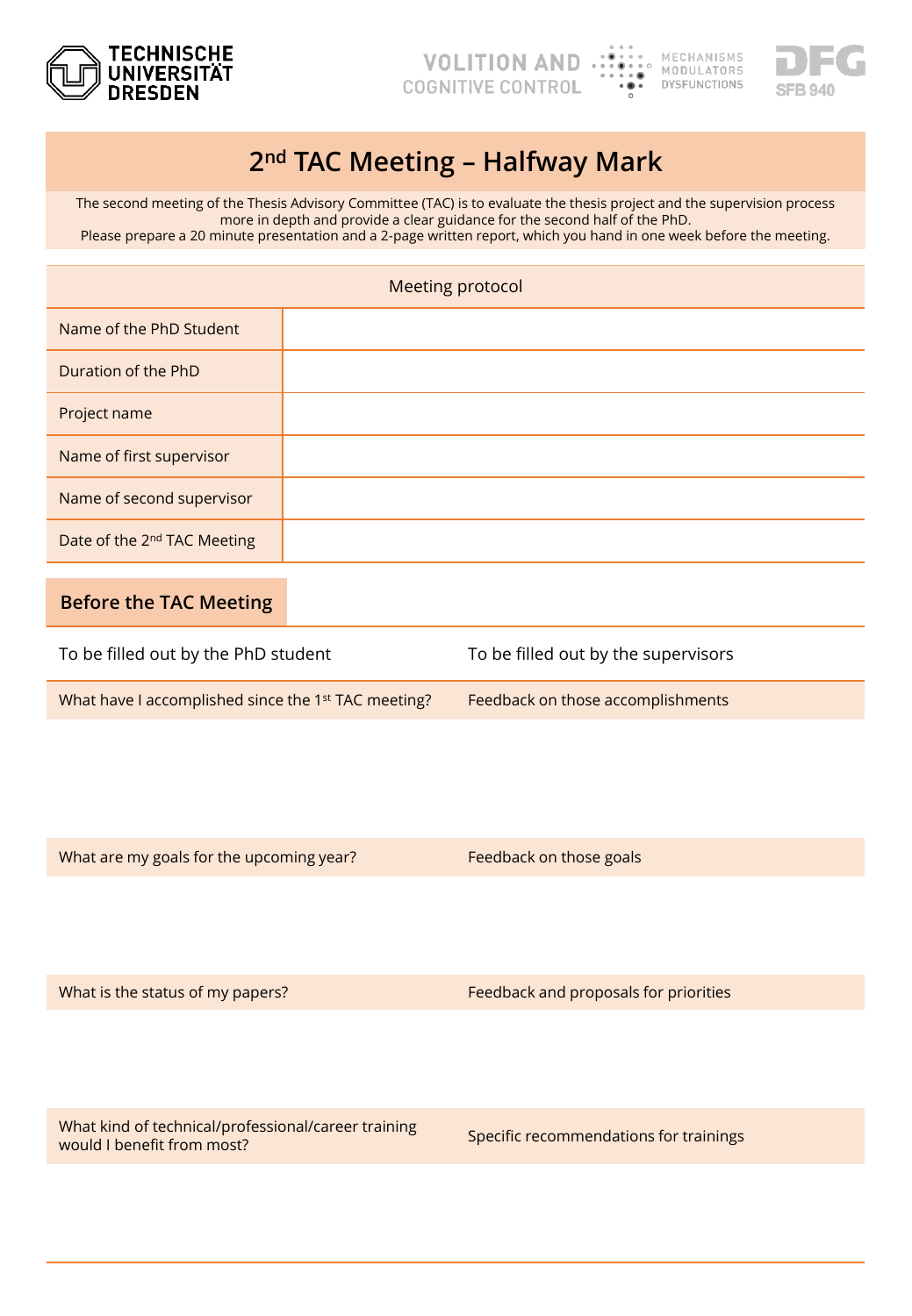



| What was good and what could be improved about<br>the supervision? | Specific proposals for action to improve supervision |
|--------------------------------------------------------------------|------------------------------------------------------|
|                                                                    |                                                      |
|                                                                    |                                                      |
| How could my job look like after I finish the PhD?                 | Plans and recommendations                            |
|                                                                    |                                                      |
|                                                                    |                                                      |
| <b>During the TAC Meeting</b>                                      |                                                      |
| Agreements                                                         |                                                      |
| Thesis and project timeline                                        |                                                      |
|                                                                    |                                                      |
|                                                                    |                                                      |
|                                                                    |                                                      |
|                                                                    |                                                      |
|                                                                    |                                                      |
|                                                                    |                                                      |
| Workflow changes                                                   |                                                      |
|                                                                    |                                                      |
|                                                                    |                                                      |
|                                                                    |                                                      |
|                                                                    |                                                      |
|                                                                    |                                                      |
| Proposed training to facilitate ongoing employment or job change   |                                                      |
|                                                                    |                                                      |
|                                                                    |                                                      |

To be filled out by the PhD student To be filled out by the supervisors